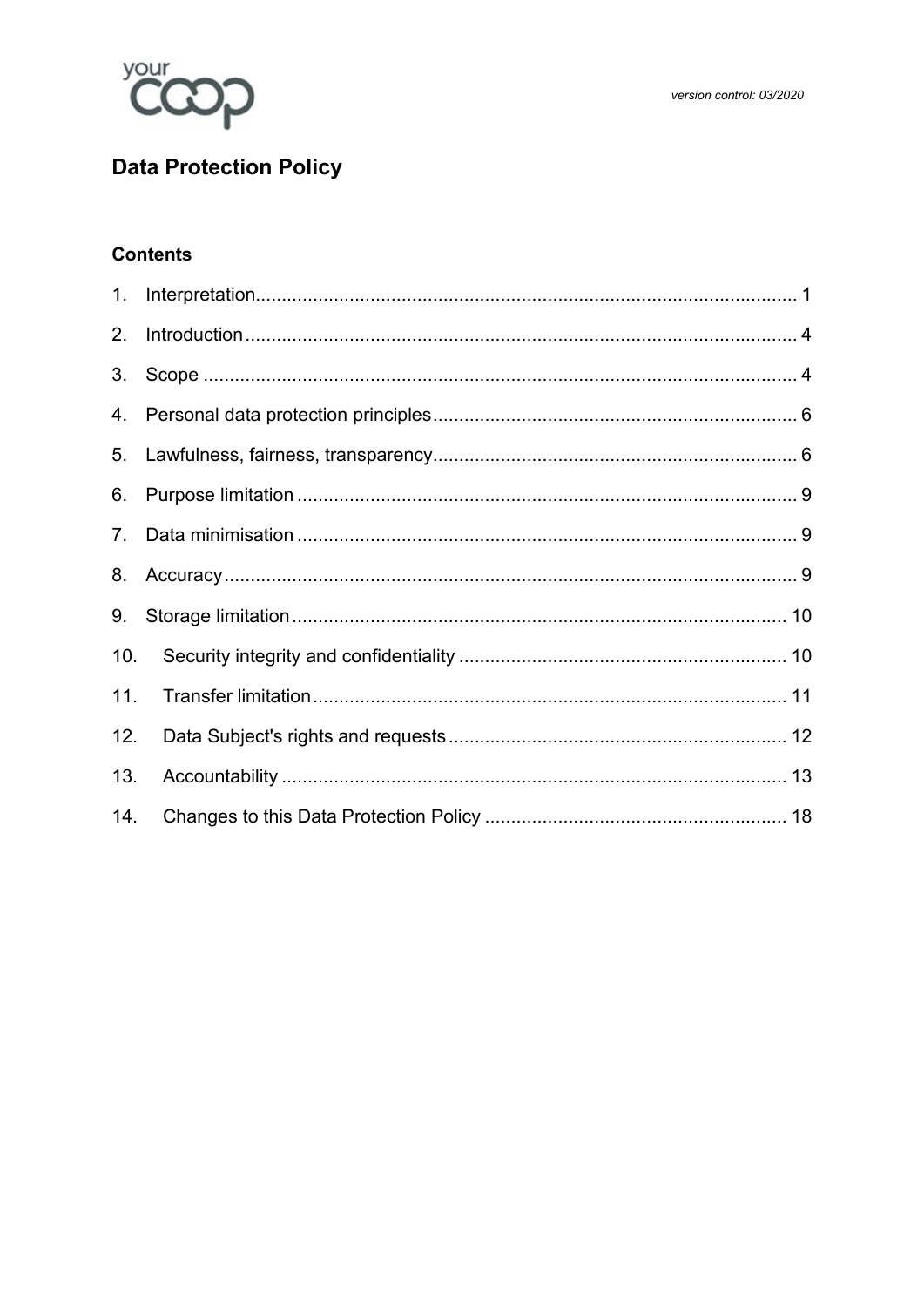

#### <span id="page-1-0"></span>**1. Interpretation**

#### **1.1 Definitions**

**Applicable Legislation**: unless and until no longer directly applicable in the UK, the General Data Protection Regulation ((EU) 2016/679) and any national implementing laws, regulations and secondary legislation, as amended or updated from time to time, in the UK and then any successor legislation to the GDPR or the Data Protection Act 2018.

**Automated Decision-Making (ADM)**: when a decision is made which is based solely on Automated Processing (including profiling) which produces legal effects or significantly affects an individual. The GDPR prohibits Automated Decision-Making (unless certain conditions are met) but not Automated Processing.

**Automated Processing**: any form of automated Processing of Personal Data consisting of the use of Personal Data to evaluate certain personal aspects relating to an individual, in particular to analyse or predict aspects concerning that individual's performance at work, economic situation, health, personal preferences, interests, reliability, behaviour, location or movements. Profiling is an example of Automated Processing.

**Consent**: agreement which must be freely given, specific, informed and be an unambiguous indication of the Data Subject's wishes by which they, by a statement or by a clear positive action, signifies agreement to the Processing of Personal Data relating to them.

**Data Controller**: the person or organisation that determines when, why and how to process Personal Data. It is responsible for establishing practices and policies in line with the GDPR. We are the Data Controller of all Personal Data relating to our Society Personnel and Personal Data used in our business for our own commercial purposes.

**Data Privacy Impact Assessment (DPIA)**: assessments used to identify and reduce risks of a data Processing activity. A DPIA should be conducted for all major system or business change programs involving the Processing of Personal Data.

**Data Protection Act 2018 (DPA 2018)**: the GDPR was enacted in the UK on 23 May 2018 as the DPA 2018, which mirrors the provisions in the GDPR.

**Data Protection Champions (DPCs)**: designated colleagues within each business group, tasked with providing a first point of contact for data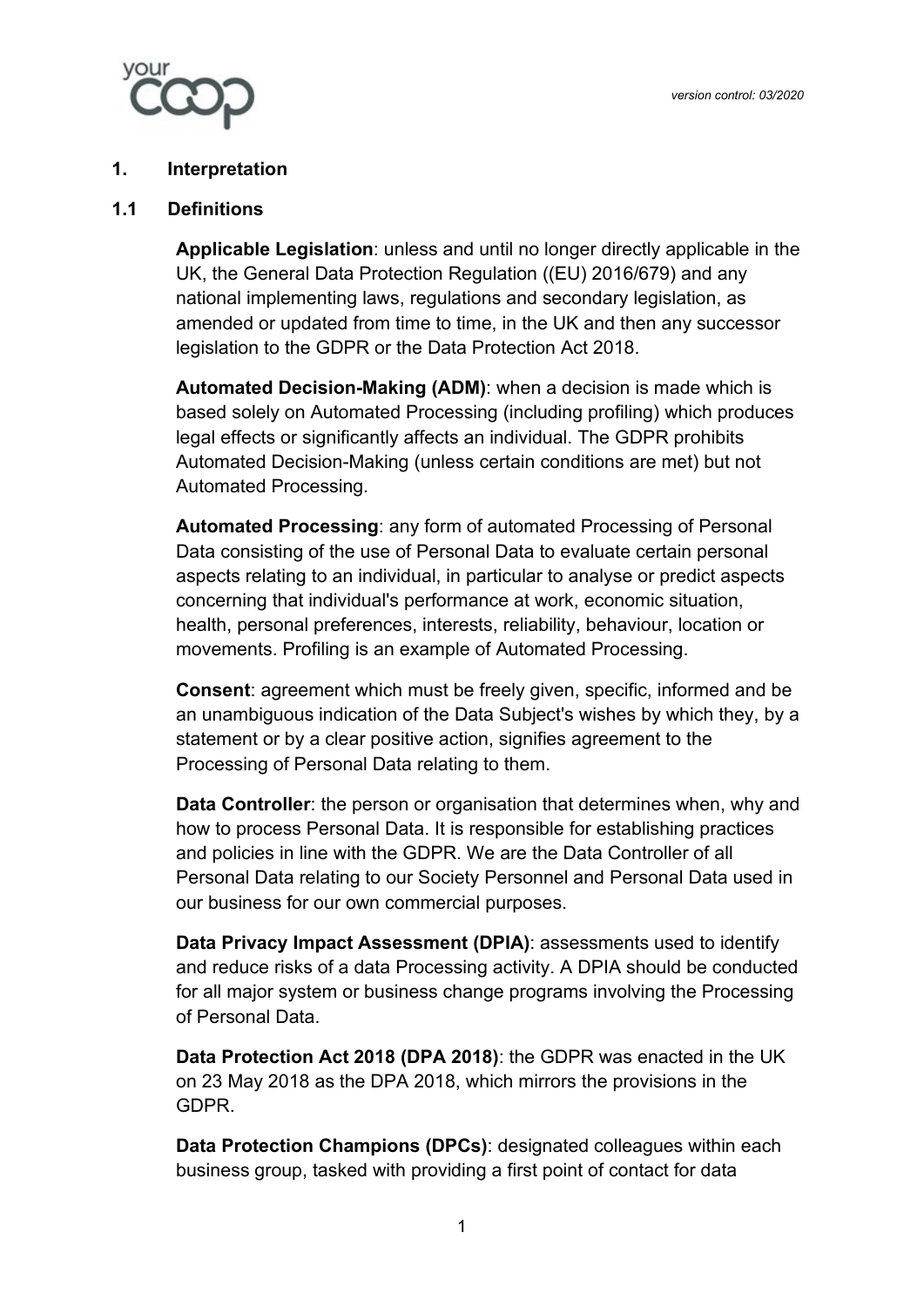

protection matters for their teams and colleagues. DPCs regularly meet (quarterly) with the Society's DPM to ensure alignment with policies and procedures, and raise any relevant matter which requires to be addressed for compliance purposes. A contact list of DPCs is available on Colleagues Connect.

**Data Protection Guidelines**: the Society's guidelines and guidance for colleagues provided to assist in interpreting and implementing this Data Protection Policy and Related Policies, available on Colleagues Connect.

**Data Protection Manager (DPM)**: the person responsible to oversee the Society's compliance with this Data Protection Policy and Applicable Legislation. Where a mandatory DPM has been appointed in specific circumstances under the GDPR, this term means a **Data Protection Officer (DPO)[1](#page-2-0)**.

**Data Subject**: a living, identified or identifiable individual about whom we hold Personal Data. Data Subjects may be nationals or residents of any country and may have legal rights regarding their Personal Data.

**EEA**: the 28 countries in the EU, and Iceland, Liechtenstein and Norway.

**Explicit Consent**: consent which requires a very clear and specific statement (not just action).

**General Data Protection Regulation (GDPR)**: the General Data Protection Regulation (*(EU) 2016/679*). Personal Data is subject to the legal safeguards specified in the GDPR. The GDPR was enacted in the UK on 23 May 2018 as the Data Protection Act 2018.

**Personal Data Breach**: any act or omission that compromises the security, confidentiality, integrity or availability of Personal Data or the physical, technical, administrative or organisational safeguards that we or our thirdparty service providers put in place to protect it. The loss, or unauthorised access, disclosure or acquisition, of Personal Data is a Personal Data **Breach** 

**Personal Data**: any information identifying a Data Subject or information relating to a Data Subject that we can identify (directly or indirectly) from that data alone or in combination with other identifiers we possess or can reasonably access. Personal Data includes Special Category Data and Pseudonymised Personal Data but excludes anonymous data or data that

<span id="page-2-0"></span><sup>1</sup> Under the GDPR, the Society had an obligation to formally appoint a Data Protection Officer (DPO) for the Energy, Phone Co-op and Healthcare businesses. The role of the DPO is held by the Society's DPM.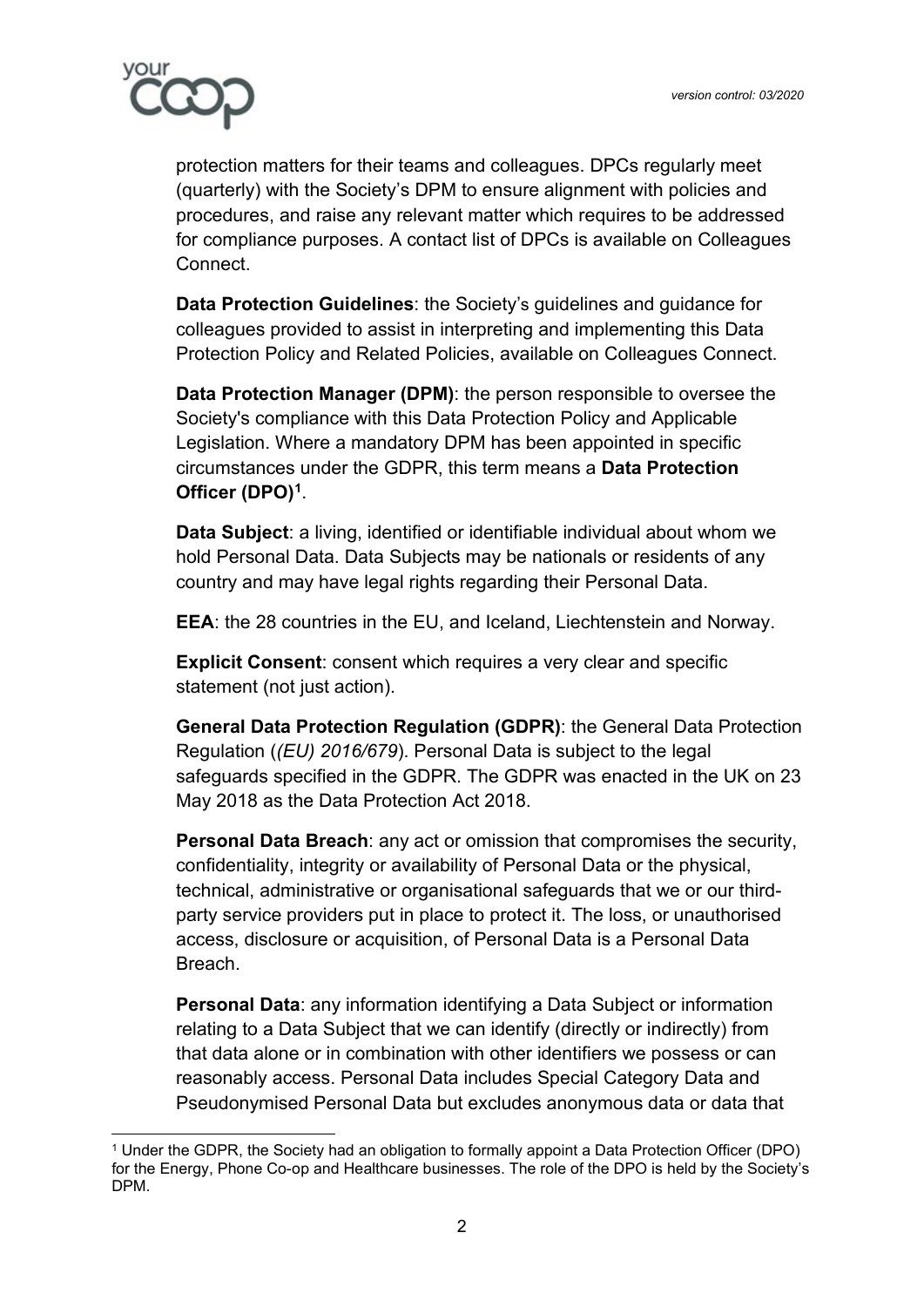

has had the identity of an individual permanently removed. Personal data can be factual (for example, a name, email address, location or date of birth) or an opinion about that person's actions or behaviour.

**Privacy by Design**: implementing appropriate technical and organisational measures in an effective manner to ensure compliance with the GDPR.

**Privacy Notices (also referred to as Fair Processing Notices) or Privacy Policies**: separate notices setting out information that may be provided to Data Subjects when the Society collects information about them. These notices may take the form of general privacy statements applicable to a specific group of individuals (for example, colleague privacy notices or website privacy policies) or they may be stand-alone, one time privacy statements covering Processing related to a specific purpose.

**Processing or Process**: any activity that involves the use of Personal Data. It includes obtaining, recording or holding the data, or carrying out any operation or set of operations on the data including organising, amending, retrieving, using, disclosing, erasing or destroying it. Processing also includes transmitting or transferring Personal Data to third parties.

**Pseudonymisation or Pseudonymised**: replacing information that directly or indirectly identifies an individual with one or more artificial identifiers or pseudonyms so that the person, to whom the data relates, cannot be identified without the use of additional information which is meant to be kept separately and secure.

**Related Policies**: the Society's policies, operating procedures or processes related to this Data Protection Policy and designed to protect Personal Data, available on Colleagues Connect.

**Special Category Data**: information revealing racial or ethnic origin, political opinions, religious or similar beliefs, trade union membership, physical or mental health conditions, sexual life, sexual orientation, biometric or genetic data, and Personal Data relating to criminal offences and convictions.

**Society Name**: The Midcounties Co-operative Limited and its subsidiaries.

**Society Personnel**: all colleagues, workers, contractors, agency workers, consultants, directors, members and others.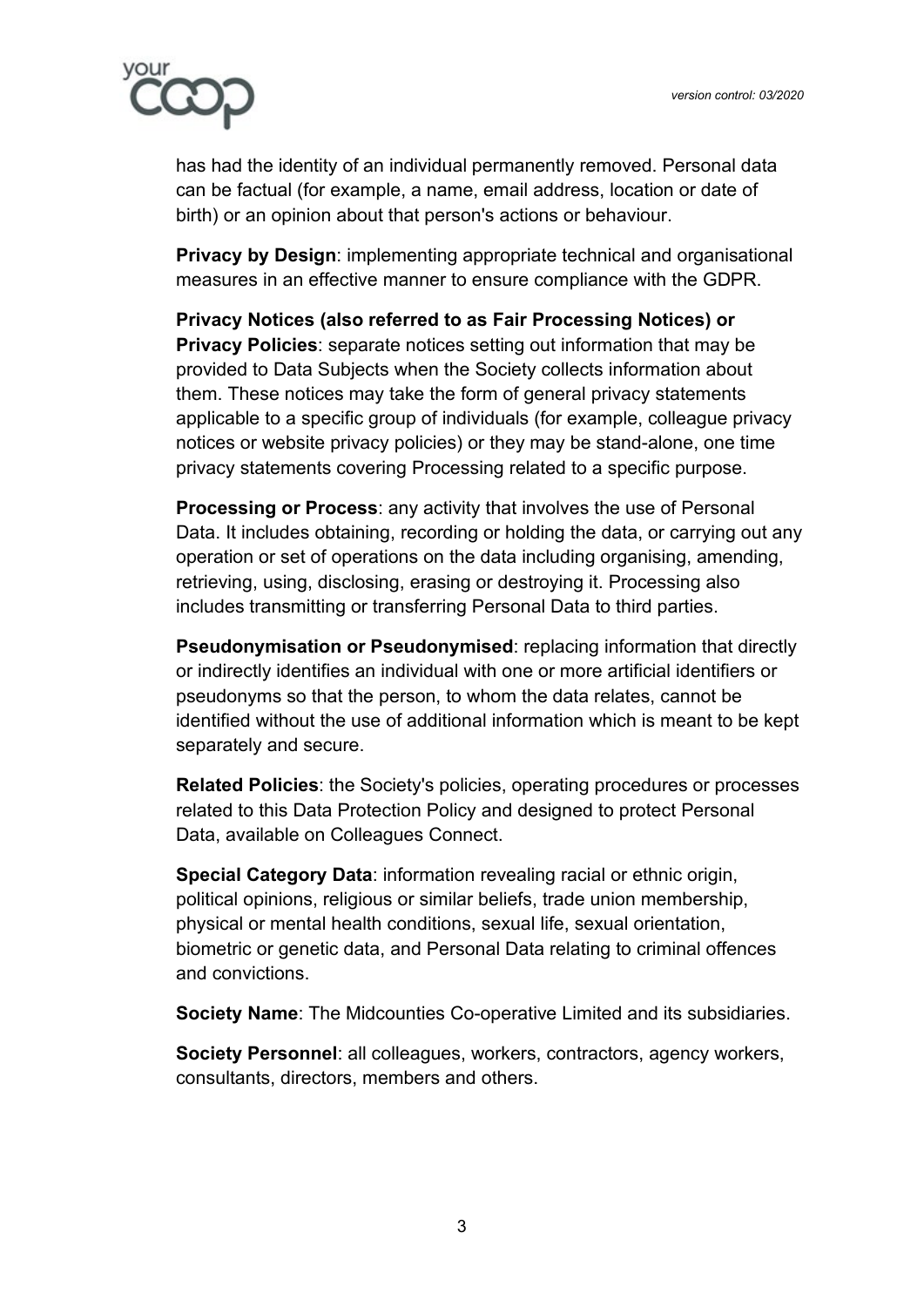

## **2. Introduction**

<span id="page-4-0"></span>This Data Protection Policy sets out how The Midcounties Co-operative Limited and its subsidiaries ("we", "our", "us", "the Society") handle the Personal Data of our members, customers, suppliers, colleagues, workers and other third parties.

This Data Protection Policy applies to all Personal Data we Process regardless of the media on which that data is stored or whether it relates to past or present colleagues, workers, members, customers, clients or supplier contacts, website users or any other Data Subject.

This Data Protection Policy applies to all Society Personnel ("you", "your"). You must read, understand and comply with this Data Protection Policy when Processing Personal Data on our behalf and attend training on its requirements. This Data Protection Policy sets out what we expect from you in order for the Society to comply with applicable law. Your compliance with this Data Protection Policy is mandatory. Related Policies and Data Protection Guidelines are available to help you interpret and act in accordance with this Data Protection Policy. You must also comply with all such Related Policies and Data Protection Guidelines. Any breach of this Data Protection Policy may result in disciplinary action.

**This Data Protection Policy, together with Related Policies and Data Protection Guidelines, are internal documents, and cannot be shared with third parties, including regulators, without prior authorisation from the Society's DPM.**

## **3. Scope**

<span id="page-4-1"></span>We recognise that the correct and lawful treatment of Personal Data will maintain confidence in the organisation and will provide for successful business operations. Protecting the confidentiality and integrity of Personal Data is a critical responsibility that we take seriously at all times. The Society is exposed to potential fines of up to 4% of total annual turnover (approximately £60 million) for failure to comply with the provisions of Applicable Legislation.

All executives, individual trading groups, support functions and departments are responsible for ensuring all Society Personnel comply with this Data Protection Policy and need to implement appropriate practices, processes, controls and training to ensure such compliance.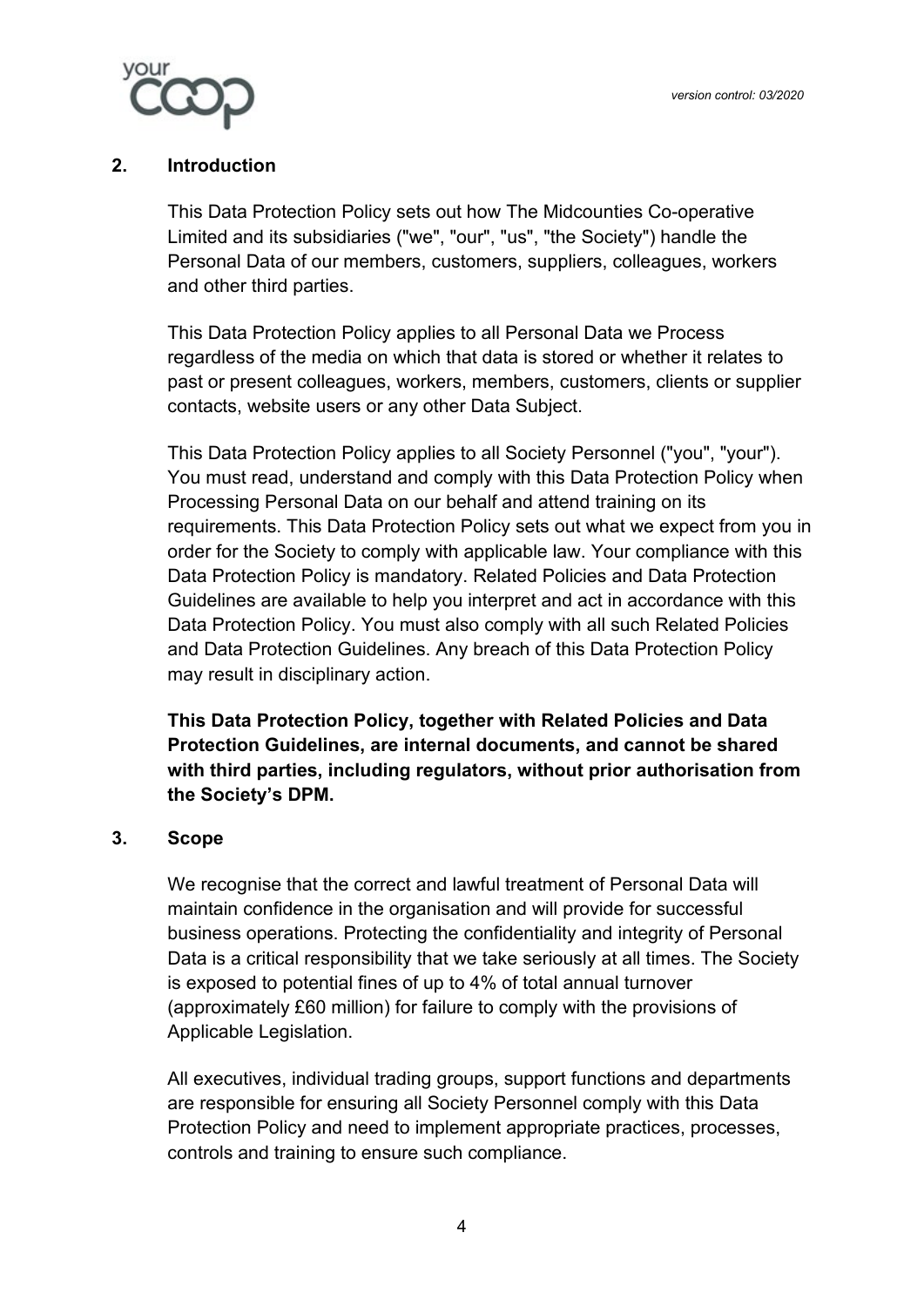

The Society's DPM is responsible for overseeing this Data Protection Policy and, as applicable, developing Related Policies and Data Protection Guidelines. You can contact the DPM at *[data-protection@midcounties.coop](mailto:data-protection@midcounties.coop)*, or by writing to: Data Protection Manager, The Midcounties Co-operative, Cooperative House, Secretariat Group, Warwick Technology Park, Warwick CV34 6DA**.**

Please contact the Society's DPM with any questions about the operation of this Data Protection Policy or any Applicable Legislation, or if you have any concerns that this Data Protection Policy is not being or has not been followed. In particular, **you must always contact the Society's DPM in the following circumstances**:

- (a) if you are unsure of the lawful basis which you are relying on to process Personal Data (including the legitimate interests used by the Society) (see section 5.1 below);
- (b) if you need to rely on Consent and/or need to capture Explicit Consent (see section 5.2 below);
- (c) if you need to draft Privacy Notices or Fair Processing Notices (see section 5.3 below);
- (d) if you are unsure about the retention period for the Personal Data being processed (see section 9 below);
- (e) if you are unsure about what security or other measures you need to implement to protect Personal Data (see section 10.1 below);
- (f) if there has been a Personal Data Breach (see section 10.2 below);
- (g) if you are unsure on what basis to transfer Personal Data outside the EEA (see section 11 below);
- (h) if you need any assistance dealing with any rights invoked by a Data Subject (see section 12 below);
- (i) whenever you are engaging in a significant new, or change in, Processing activity which is likely to require a DPIA (see section 13.4 below) or plan to use Personal Data for purposes others than what it was collected for;
- (j) If you plan to undertake any activities involving Automated Processing including profiling or Automated Decision-Making (see section 13.5 below);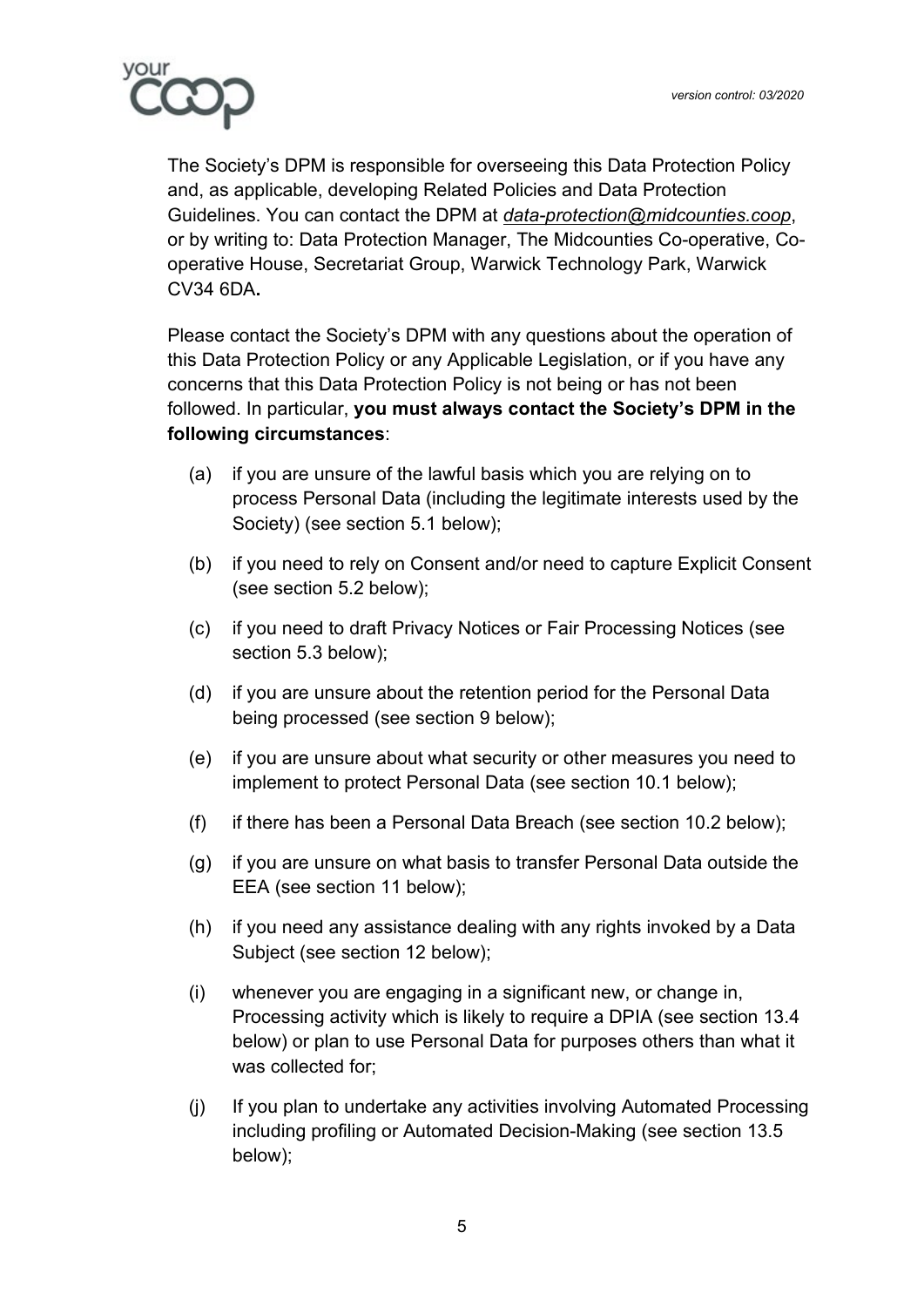

- (k) If you need help complying with applicable law when carrying out direct marketing activities (see section 13.6 below); or
- (l) if you need help with any contracts or other areas in relation to sharing Personal Data with third parties (see section 13.7 below).

## **4. Personal data protection principles**

<span id="page-6-0"></span>We adhere to the principles relating to Processing of Personal Data set out in the Applicable Legislation which require Personal Data to be:

- (a) Processed lawfully, fairly and in a transparent manner (Lawfulness, Fairness and Transparency).
- (b) Collected only for specified, explicit and legitimate purposes (Purpose Limitation).
- (c) Adequate, relevant and limited to what is necessary in relation to the purposes for which it is processed (Data Minimisation).
- (d) Accurate and where necessary kept up to date (Accuracy).
- (e) Not kept in a form which permits identification of Data Subjects for longer than is necessary for the purposes for which the data is processed (Storage Limitation).
- (f) Processed in a manner that ensures its security using appropriate technical and organisational measures to protect against unauthorised or unlawful Processing and against accidental loss, destruction or damage (Security, Integrity and Confidentiality).
- (g) Not transferred to another country without appropriate safeguards being in place (Transfer Limitation).
- (h) Made available to Data Subjects and Data Subjects allowed to exercise certain rights in relation to their Personal Data (Data Subject's Rights and Requests).

We are responsible for and must be able to demonstrate compliance with the data protection principles listed above (Accountability).

## <span id="page-6-1"></span>**5. Lawfulness, fairness, transparency**

#### **5.1 Lawfulness and fairness**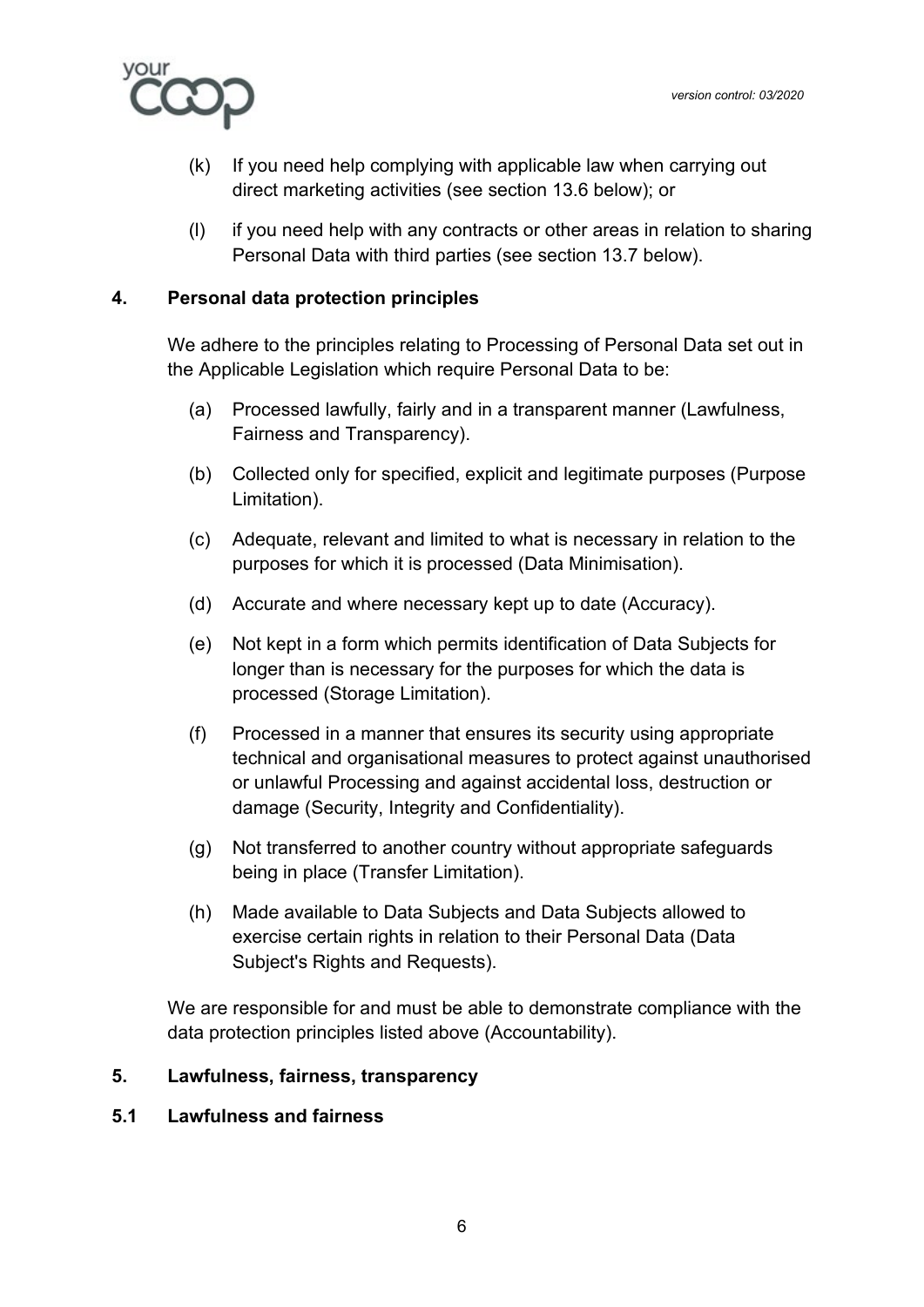

Personal data must be processed lawfully, fairly and in a transparent manner in relation to the Data Subject.

You may only collect, Process and share Personal Data fairly and lawfully and for specified purposes. The Applicable Legislation restricts our actions regarding Personal Data to specified lawful purposes. These restrictions are not intended to prevent Processing, but ensure that we Process Personal Data fairly and without adversely affecting the Data Subject.

The Applicable Legislation allows Processing for specific purposes, some of which are set out below:

- (a) the Data Subject has given his or her Consent;
- (b) the Processing is necessary for the performance of a contract with the Data Subject;
- (c) to meet our legal compliance obligations;
- (d) to protect the Data Subject's vital interests; or
- (e) to pursue our legitimate interests for purposes where they are not overridden because the Processing prejudices the interests or fundamental rights and freedoms of Data Subjects. The purposes for which we process Personal Data for legitimate interests need to be set out in applicable Privacy Notices or Fair Processing Notices.

You must identify and document the legal ground being relied on for each Processing activity in accordance with the Society's guidelines on Lawful Basis for Processing Personal Data.

## **5.2 Consent**

A Data Controller must only process Personal Data on the basis of one or more of the lawful bases set out in the Applicable Legislation, which include **Consent** 

A Data Subject consents to Processing of their Personal Data if they indicate agreement clearly either by a statement or positive action to the Processing. Consent requires affirmative action so silence, pre-ticked boxes or inactivity are unlikely to be sufficient. If Consent is given in a document which deals with other matters, then the Consent must be kept separate from those other matters.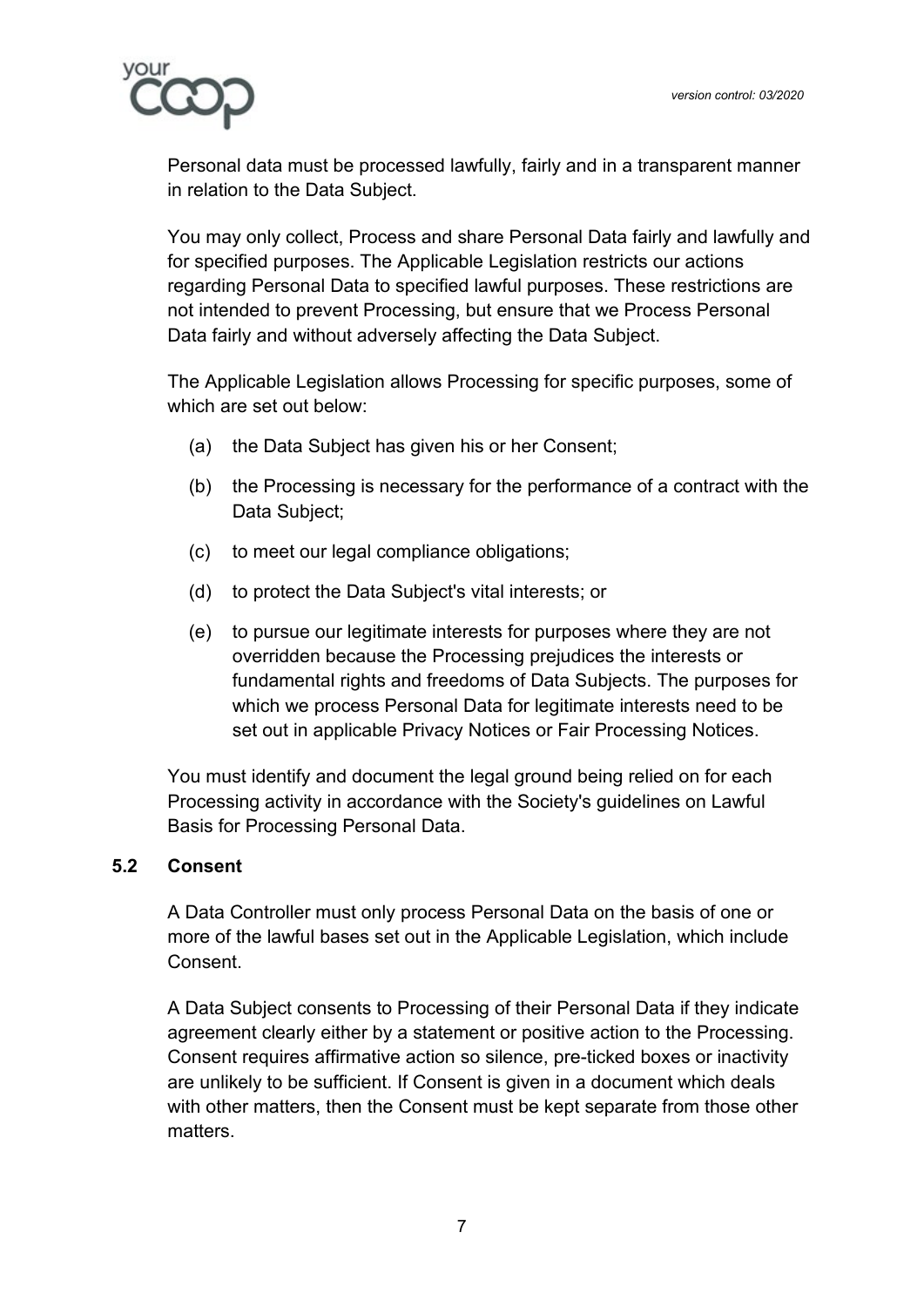

Data Subjects must be easily able to withdraw Consent to Processing at any time and withdrawal must be promptly honoured. Consent may need to be refreshed if you intend to Process Personal Data for a different and incompatible purpose which was not disclosed when the Data Subject first consented.

Unless we can rely on another legal basis of Processing, Explicit Consent is usually required for Processing Special Category Data, for Automated Decision-Making and for cross border data transfers. Usually we will be relying on another legal basis (and not require Explicit Consent) to Process most types of Special Category Data. Where Explicit Consent is required, you must issue a Fair Processing Notice to the Data Subject to capture Explicit Consent.

You will need to evidence Consent captured and keep records of all Consents so that the Society can demonstrate compliance with Consent requirements.

# **5.3 Transparency (notifying data subjects)**

The Applicable Legislation requires Data Controllers to provide detailed, specific information to Data Subjects depending on whether the information was collected directly from Data Subjects or from elsewhere. Such information must be provided through appropriate Privacy Notices or Fair Processing Notices which must be concise, transparent, intelligible, easily accessible, and in clear and plain language so that a Data Subject can easily understand them.

Whenever we collect Personal Data directly from Data Subjects, including for human resources or employment purposes, we must provide the Data Subject with all the information required by the Applicable Legislation including the identity of the Data Controller and the Society's DPM, how and why we will use, Process, disclose, protect and retain that Personal Data through a Fair Processing Notice which must be presented when the Data Subject first provides the Personal Data.

When Personal Data is collected indirectly (for example, from a third party or publically available source), you must provide the Data Subject with all the information required by the Applicable Legislation as soon as possible after collecting/receiving the data. You must also check that the Personal Data was collected by the third party in accordance with the Applicable Legislation and on a basis which contemplates our proposed Processing of that Personal Data.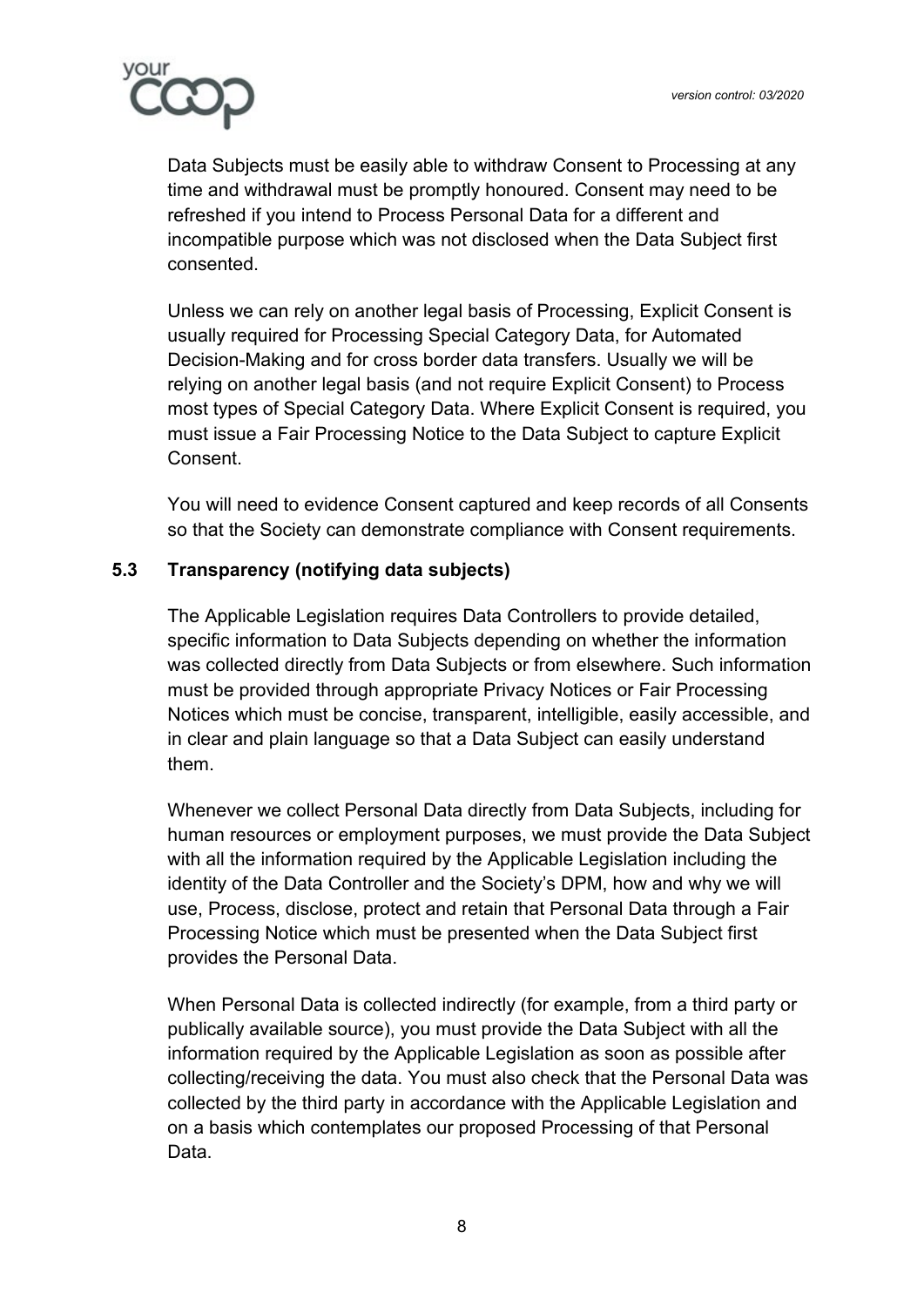

#### **6. Purpose limitation**

<span id="page-9-0"></span>Personal Data must be collected only for specified, explicit and legitimate purposes. It must not be processed in any manner incompatible with those purposes.

You cannot use Personal Data for new, different or incompatible purposes from that disclosed when it was first obtained unless you have informed the Data Subject of the new purposes and they have consented where necessary.

## **7. Data minimisation**

<span id="page-9-1"></span>Personal Data must be adequate, relevant and limited to what is necessary in relation to the purposes for which it is processed.

You may only Process Personal Data where the performance of your job requires it. You cannot Process Personal Data for any reason unrelated to your job.

You may only collect Personal Data that you require for your job: do not collect excessive data. Ensure any Personal Data collected is adequate and relevant for the intended purposes.

You must ensure that when Personal Data is no longer needed for specified purposes, it is deleted or anonymised in accordance with the Society's data retention guidelines.

#### **8. Accuracy**

<span id="page-9-2"></span>Personal Data must be accurate and, where necessary, kept up to date. It must be corrected or deleted without delay when inaccurate.

You will ensure that the Personal Data we use, and hold is accurate, complete, kept up to date and relevant to the purpose for which we collected it.

You must check the accuracy of any Personal Data at the point of collection and at regular intervals afterwards.

You must take all reasonable steps to destroy or amend inaccurate or out-ofdate Personal Data.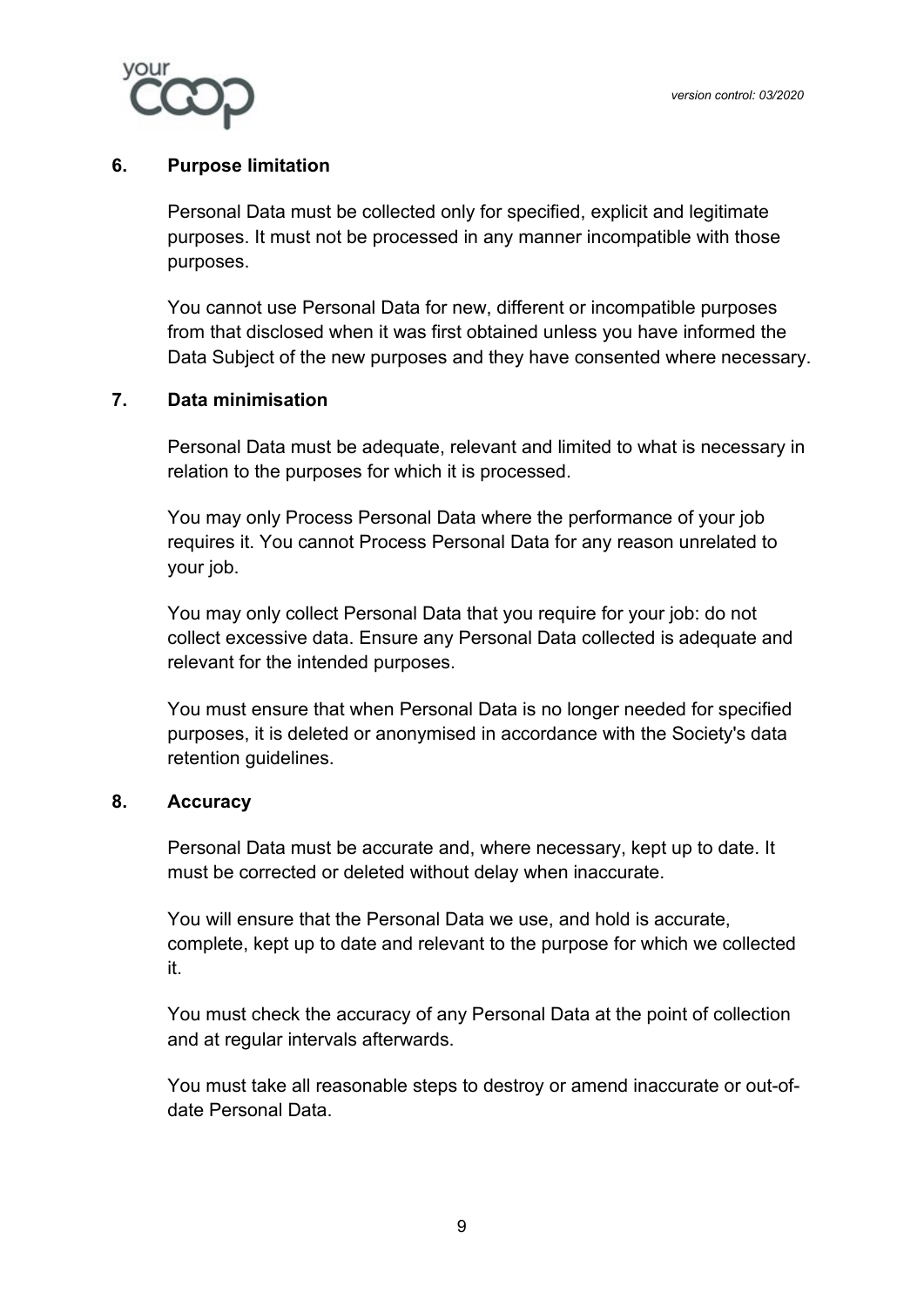

## **9. Storage limitation**

<span id="page-10-0"></span>Personal Data must not be kept in an identifiable form for longer than is necessary for the purposes for which the data is processed.

You must not keep Personal Data in a form which permits the identification of the Data Subject for longer than needed for the legitimate business purpose or purposes for which we originally collected it including for the purpose of satisfying any legal, accounting or reporting requirements.

The Society will maintain retention policies and procedures to ensure Personal Data is deleted after a reasonable time for the purposes for which it was being held, unless a law requires such data to be kept for a minimum time. You must comply with the Society's guidelines on Data Retention.

You will take all reasonable steps to destroy or erase from our systems all Personal Data that we no longer require in accordance with all the Society's applicable records retention schedules and policies. This includes requiring third parties to delete such data where applicable.

You will ensure Data Subjects are informed of the period for which data is stored and how that period is determined in any applicable Privacy Notice or Fair Processing Notice.

## <span id="page-10-1"></span>**10. Security integrity and confidentiality**

## **10.1 Protecting Personal Data**

Personal Data must be secured by appropriate technical and organisational measures against unauthorised or unlawful Processing, and against accidental loss, destruction or damage.

We will develop, implement and maintain safeguards appropriate to our size, scope and business, our available resources, the amount of Personal Data that we own or maintain on behalf of others and identified risks (including use of encryption and Pseudonymisation where applicable). We will regularly evaluate and test the effectiveness of those safeguards to ensure security of our Processing of Personal Data. You are responsible for protecting the Personal Data we hold. You must implement reasonable and appropriate security measures against unlawful or unauthorised Processing of Personal Data and against the accidental loss of, or damage to, Personal Data. You must exercise particular care in protecting Special Category Data from loss and unauthorised access, use or disclosure.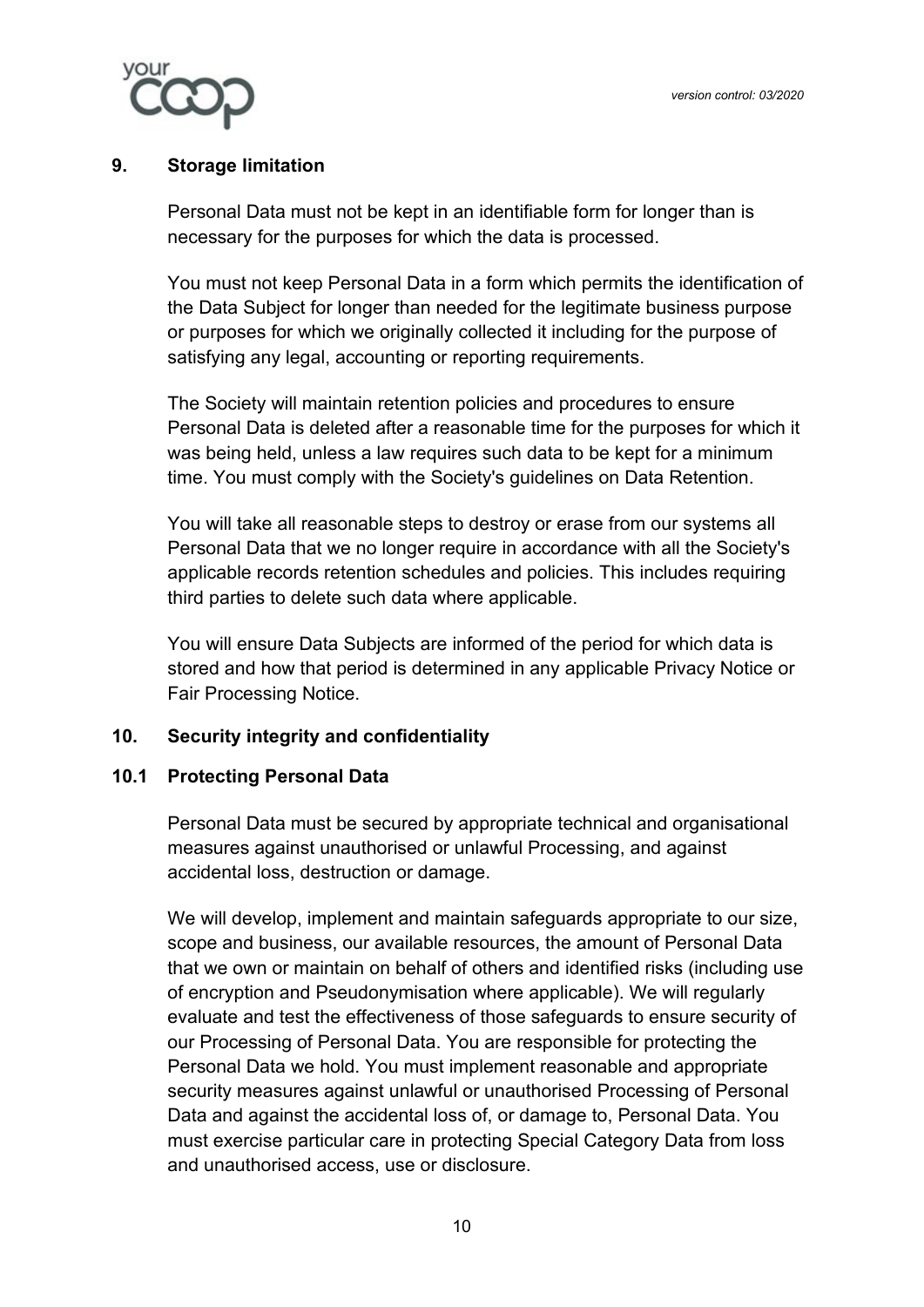

You must follow all procedures and technologies we put in place to maintain the security of all Personal Data from the point of collection to the point of destruction. You may only transfer Personal Data to third-party service providers who agree to comply with the required policies and procedures and who agree to put adequate measures in place, as requested.

You must maintain data security by protecting the confidentiality, integrity and availability of the Personal Data, defined as follows:

- (a) Confidentiality means that only people who have a need to know and are authorised to use the Personal Data can access it.
- (b) Integrity means that Personal Data is accurate and suitable for the purpose for which it is processed.
- (c) Availability means that authorised users are able to access the Personal Data when they need it for authorised purposes.

You must comply with all applicable aspects of our Acceptable Use of IT Facilities Policy and not attempt to circumvent the administrative, physical and technical safeguards we implement and maintain in accordance with the Applicable Legislation and relevant standards to protect Personal Data.

## **10.2 Reporting a Personal Data Breach**

The Applicable Legislation requires Data Controllers to notify any Personal Data Breach to the Information Commissioner's Office (ICO) and, in certain instances, the Data Subject.

We have put in place procedures to deal with any suspected Personal Data Breach and will notify Data Subjects or the ICO where we are legally required to do so.

If you know or suspect that a Personal Data Breach has occurred, **do not attempt to investigate the matter yourself**. Immediately contact your business group's DPC and the Society's DPM, and follow Data Protection Guidelines. You should preserve all evidence relating to the potential Personal Data Breach as it will need to be attached to the data security incident reporting form.

## **11. Transfer limitation**

<span id="page-11-0"></span>The Applicable Legislation restricts data transfers to countries outside the EEA in order to ensure that the level of data protection afforded to individuals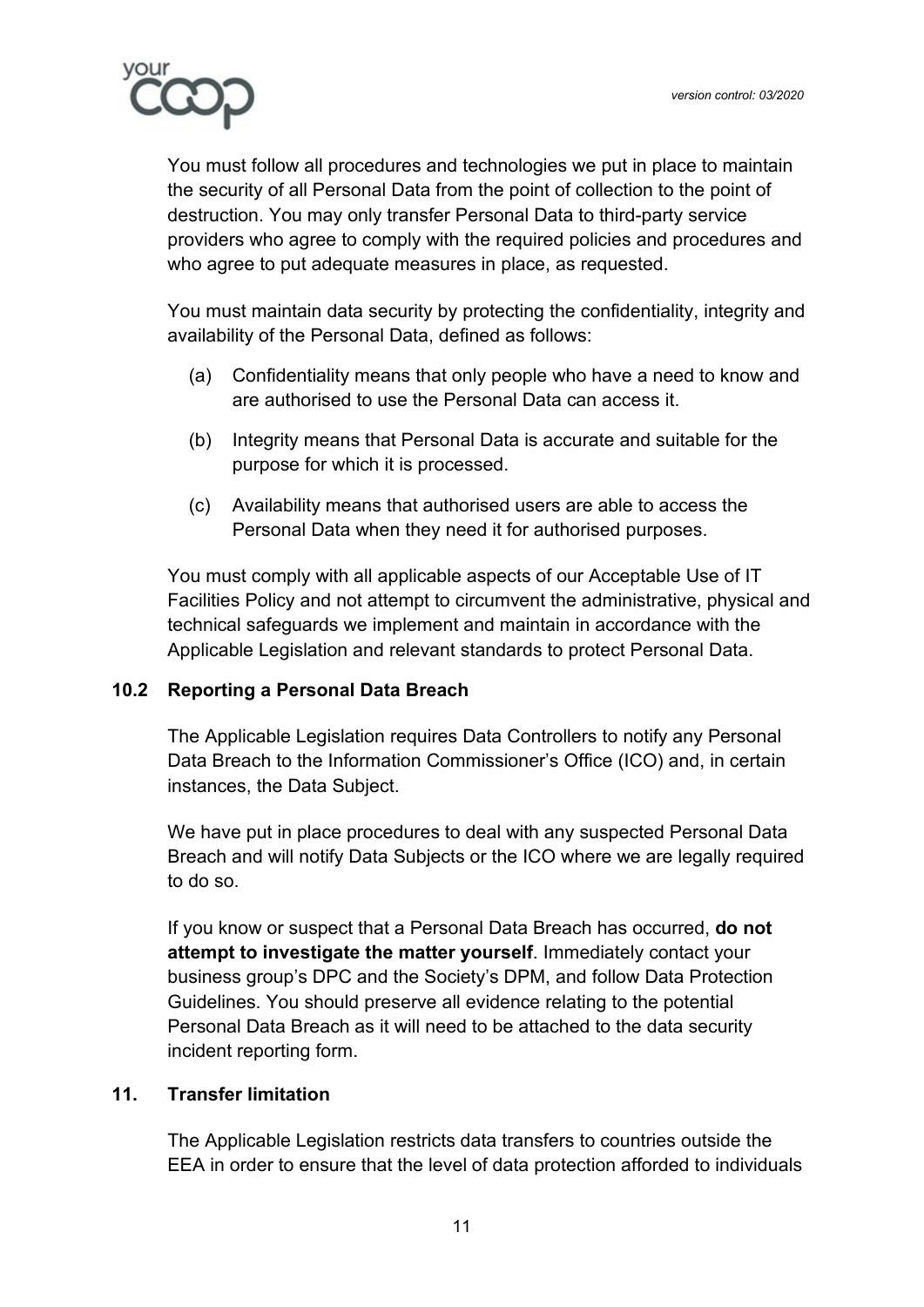

by the Applicable Legislation is not undermined. You transfer Personal Data from one country to another when you transmit, send, view or access that data in or to a different country.

You may only transfer Personal Data outside the EEA if one of the following conditions applies:

- (a) the European Commission has issued a decision confirming that the country to which we transfer the Personal Data ensures an adequate level of protection for the Data Subjects' rights and freedoms;
- (b) appropriate safeguards are in place such as binding corporate rules (BCR), standard contractual clauses approved by the European Commission, an approved code of conduct or a certification mechanism, a copy of which can be obtained from the Society's DPM if applicable;
- (c) the Data Subject has provided Explicit Consent to the proposed transfer after being informed of any potential risks; or
- (d) the transfer is necessary for one of the other reasons set out in the Applicable Legislation including the performance of a contract between us and the Data Subject, reasons of public interest, to establish, exercise or defend legal claims or to protect the vital interests of the Data Subject where the Data Subject is physically or legally incapable of giving Consent and, in some limited cases, for our legitimate interest.

## **12. Data Subject's rights and requests**

<span id="page-12-0"></span>Data Subjects have rights when it comes to how we handle their Personal Data. These include rights to:

- (a) withdraw Consent to Processing at any time;
- (b) receive certain information about the Data Controller's Processing activities;
- (c) request access to their Personal Data that we hold;
- (d) prevent our use of their Personal Data for direct marketing purposes;
- (e) ask us to erase Personal Data if it is no longer necessary in relation to the purposes for which it was collected or processed or to rectify inaccurate data or to complete incomplete data;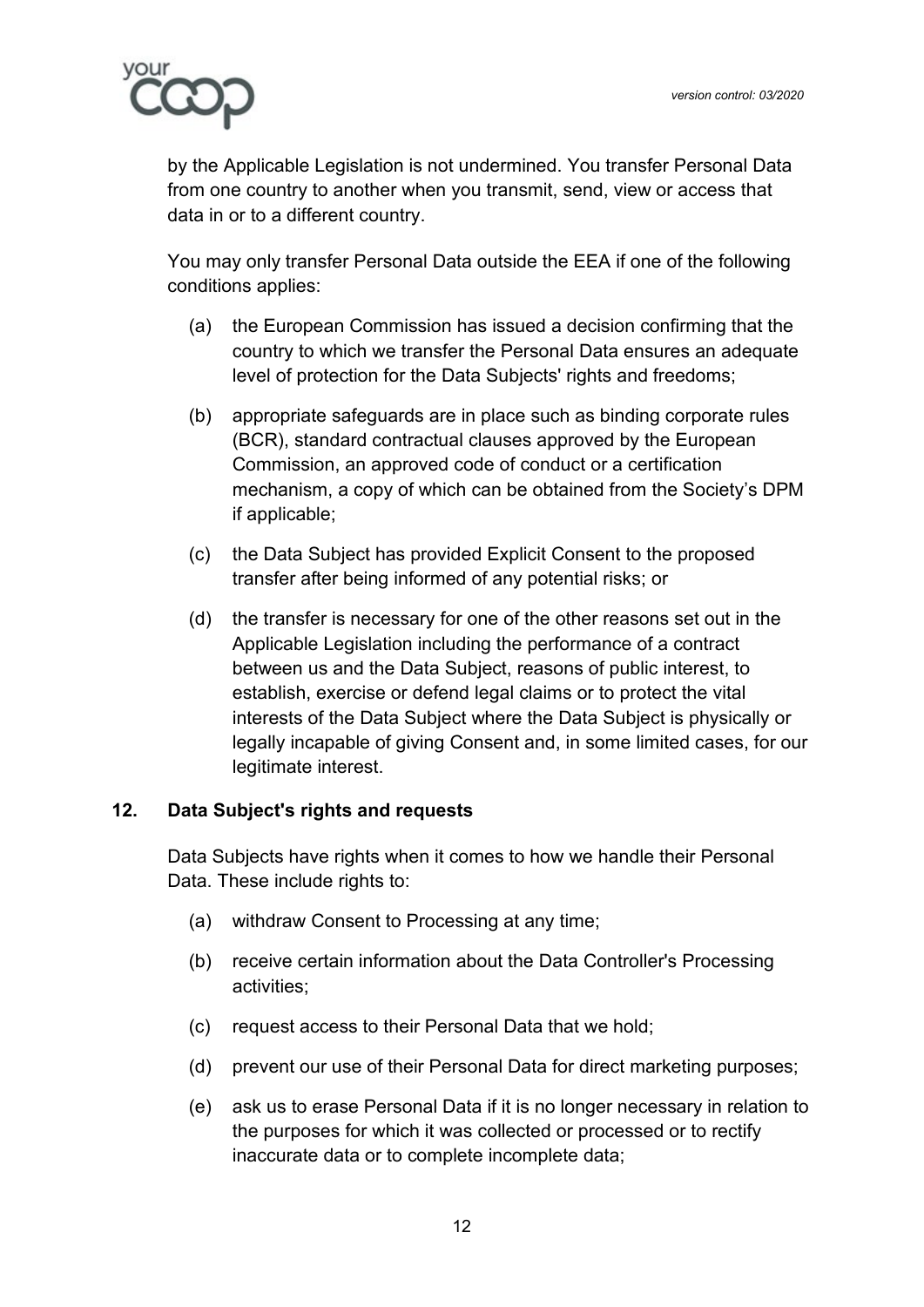

- (f) restrict Processing in specific circumstances;
- (g) challenge Processing which has been justified on the basis of our legitimate interests or in the public interest;
- (h) request a copy of an agreement under which Personal Data is transferred outside of the EEA;
- (i) object to decisions based solely on Automated Processing, including profiling (ADM);
- (j) prevent Processing that is likely to cause damage or distress to the Data Subject or anyone else;
- (k) be notified of a Personal Data Breach which is likely to result in high risk to their rights and freedoms;
- (l) make a complaint to the ICO; and
- (m) in limited circumstances, receive or ask for their Personal Data to be transferred to a third party in a structured, commonly used and machine-readable format.

You must verify the identity of an individual requesting data under any of the rights listed above (do not allow third parties to persuade you into disclosing Personal Data without proper authorisation).

You must immediately forward any Data Subject request you receive to the Society's DPM and comply with the Society's Data Subject response process.

## <span id="page-13-0"></span>**13. Accountability**

13.1 The Data Controller must implement appropriate technical and organisational measures in an effective manner, to ensure compliance with data protection principles. The Data Controller is responsible for, and must be able to demonstrate, compliance with the data protection principles.

The Society must have adequate resources and controls in place to ensure and to document compliance with the Applicable Legislation, including:

- (a) appointing a suitably qualified DPO (where necessary) and an executive accountable for data privacy;
- (b) implementing Privacy by Design when Processing Personal Data and completing DPIAs where Processing presents a high risk to rights and freedoms of Data Subjects;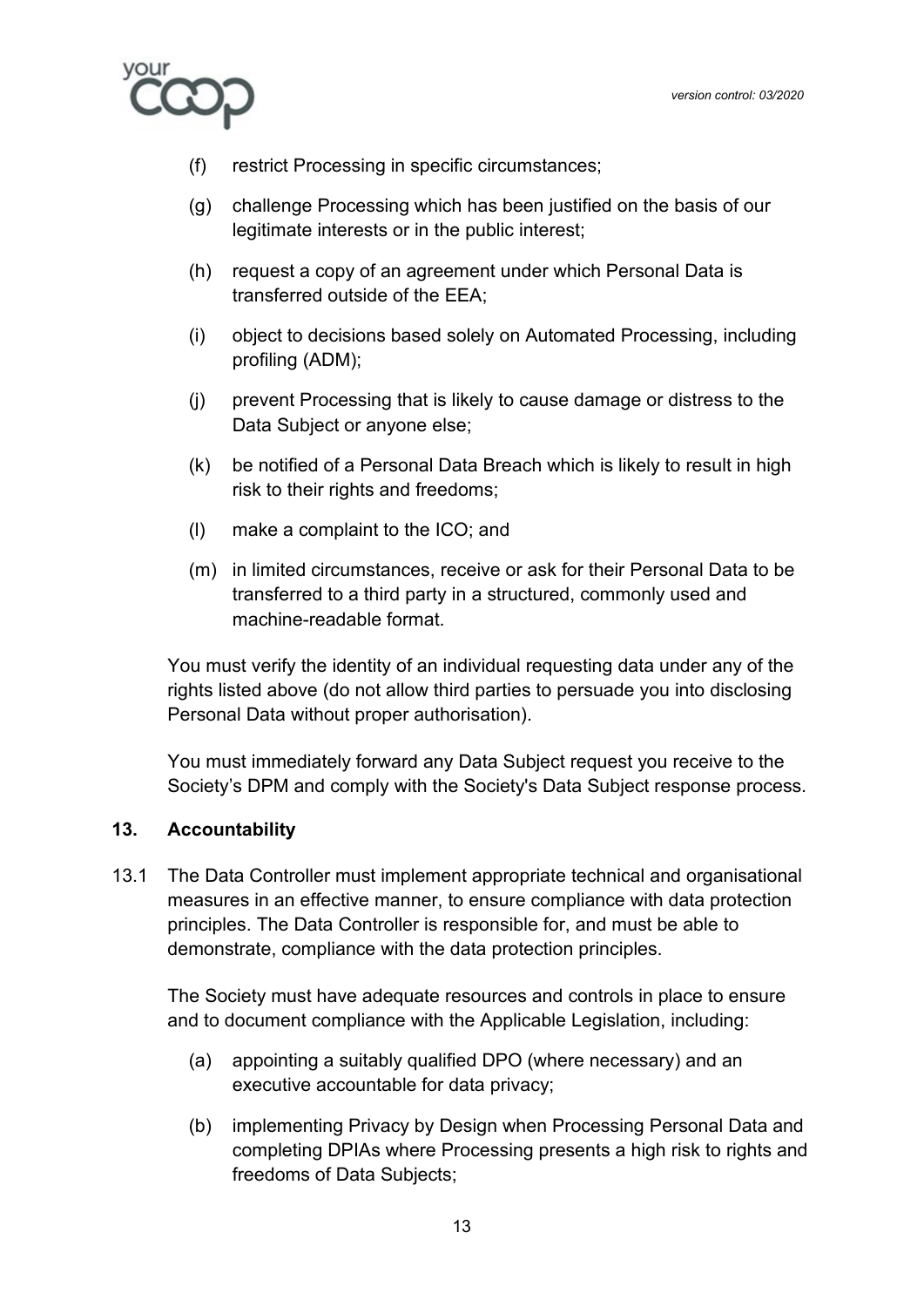

- (c) integrating data protection into internal documents including this Data Protection Policy, Related Policies, Data Protection Guidelines, Privacy Notices or Fair Processing Notices;
- (d) regularly training Society Personnel on the Applicable Legislation, this Data Protection Policy, Related Policies and Data Protection Guidelines and data protection matters including, for example, Data Subject's rights, Consent, legal basis, DPIA and Personal Data Breaches. The Society must maintain a record of training attendance by Society Personnel; and
- (e) regularly testing the privacy measures implemented and conducting periodic reviews and audits to assess compliance, including using results of testing to demonstrate compliance improvement effort.

## **13.2 Record keeping**

The Applicable Legislation requires us to keep full and accurate records of all our data Processing activities.

You must keep and maintain accurate records reflecting our Processing including records of Data Subjects' Consents and procedures for obtaining **Consents** 

These records should include, at a minimum, the name and contact details of the Data Controller and the Society's DPM, clear descriptions of the Personal Data types, Data Subject types, Processing activities, Processing purposes, third-party recipients of the Personal Data, Personal Data storage locations, Personal Data transfers, the Personal Data's retention period and a description of the security measures in place. In order to create such records, data maps should be created which should include the detail set out above together with appropriate data flows.

## **13.3 Training and audit**

We are required to ensure all Society Personnel have undergone adequate training to enable them to comply with data privacy laws. We must also regularly test our systems and processes to assess compliance.

You must undergo all mandatory data protection-related training and ensure your teams undergo any mandatory training.

You must regularly review all the systems and processes under your control to ensure they comply with this Data Protection Policy and check that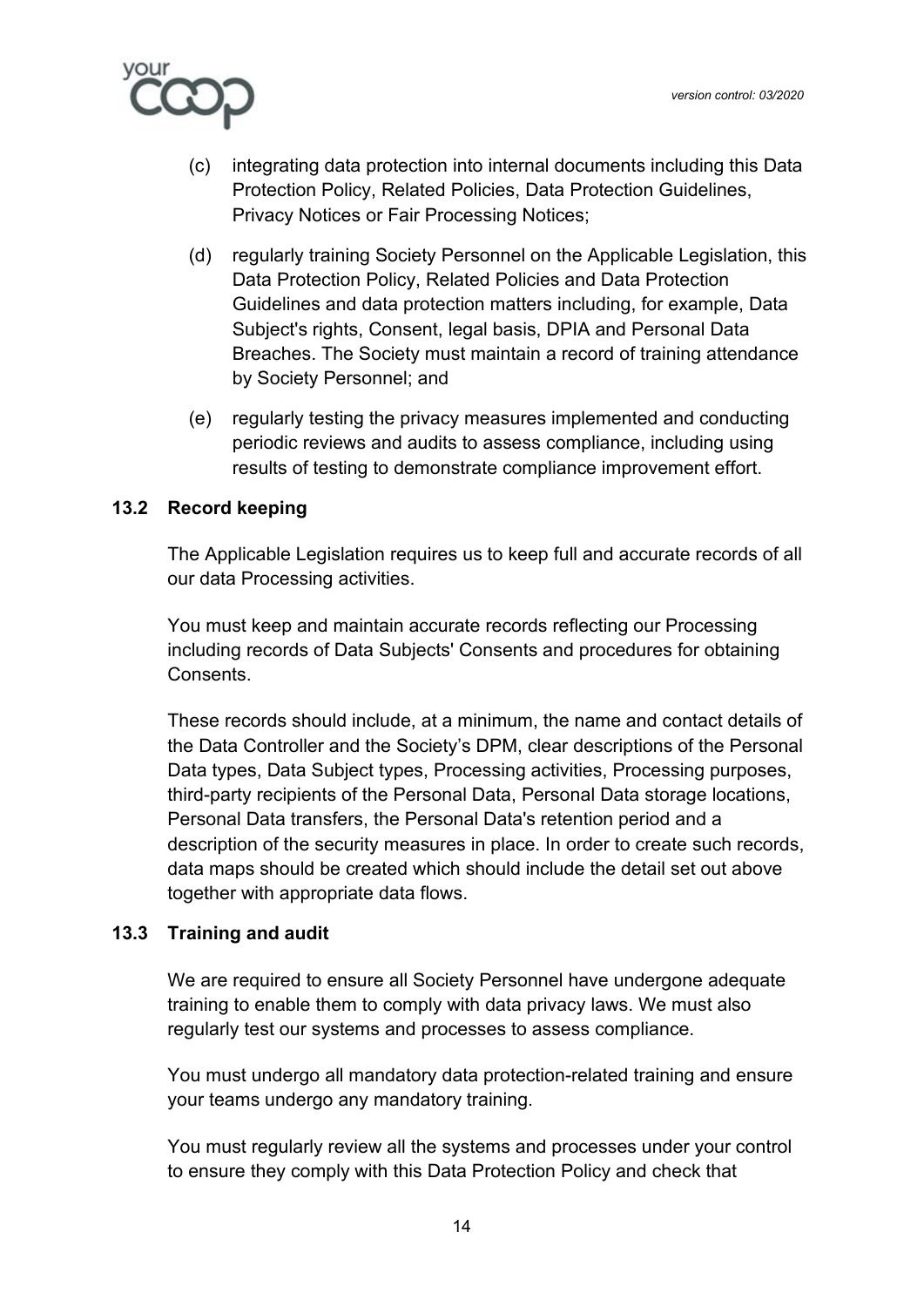

adequate governance controls and resources are in place to ensure proper use and protection of Personal Data.

## **13.4 Privacy By Design and Data Protection Impact Assessment (DPIA)**

We are required to implement Privacy by Design measures when Processing Personal Data by implementing appropriate technical and organisational measures (like Pseudonymisation) in an effective manner, to ensure compliance with data privacy principles.

You must assess what Privacy by Design measures can be implemented on all programs/systems/processes that Process Personal Data by taking into account the following:

- (a) the state of the art;
- (b) the cost of implementation;
- (c) the nature, scope, context and purposes of Processing; and
- (d) the risks of varying likelihood and severity for rights and freedoms of Data Subjects posed by the Processing.

Data controllers must also conduct DPIAs in respect to high risk Processing.

You should conduct a DPIA (and discuss your findings with the Society's DPM), and **comply with the Society's guidelines on DPIAs**, when implementing major system or business change programs involving the Processing of Personal Data including:

- (e) use of new technologies (programs, systems or processes), or changing technologies (programs, systems or processes);
- (f) Automated Processing including profiling and ADM;
- (g) large scale Processing of Special Category Data; and
- (h) large scale, systematic monitoring of a publicly accessible area.

A DPIA must include:

- (i) a description of the Processing, its purposes and the Data Controller's legitimate interests if appropriate;
- (j) an assessment of the necessity and proportionality of the Processing in relation to its purpose;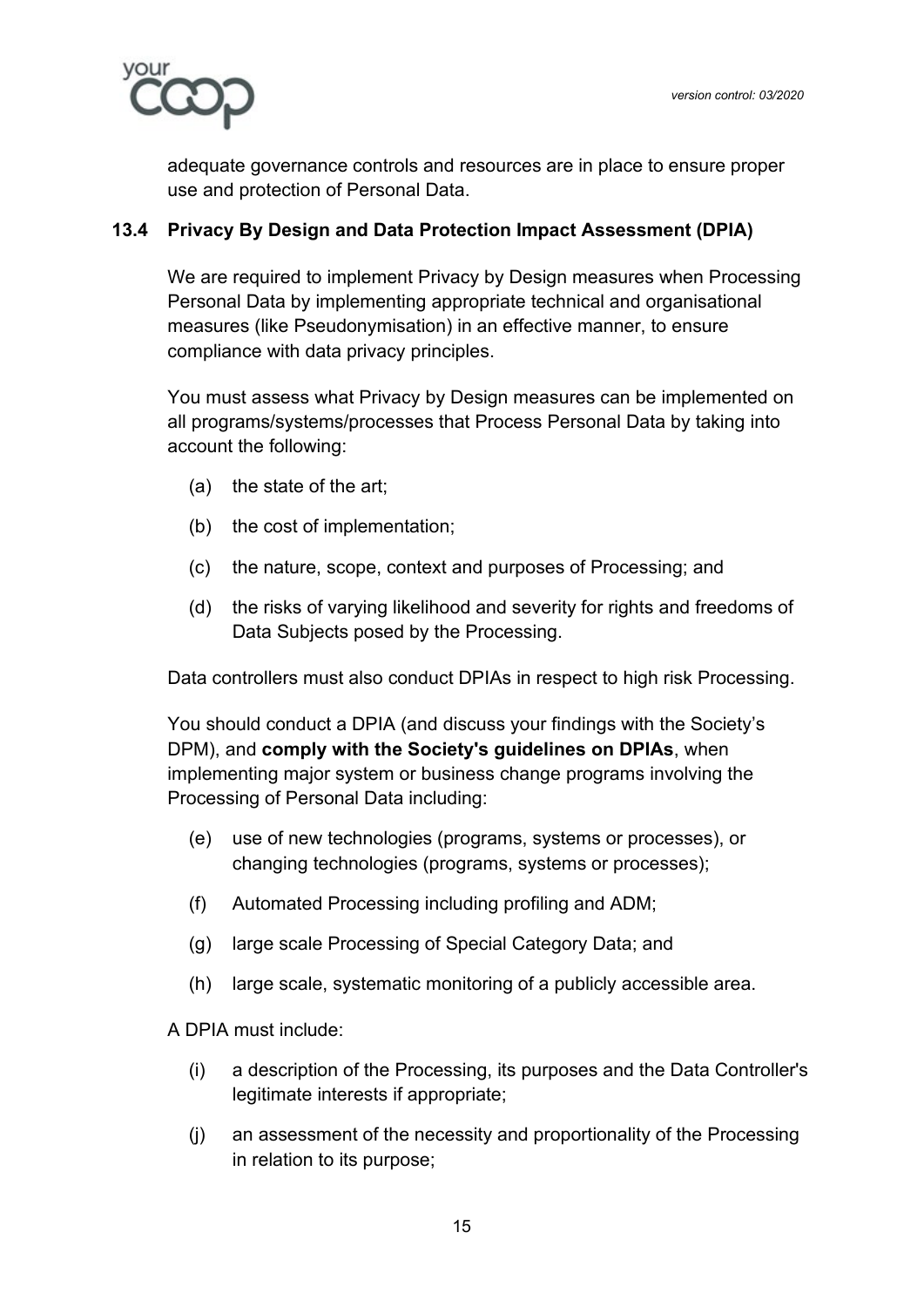

- (k) an assessment of the risk to individuals; and
- (l) the risk mitigation measures in place and demonstration of compliance.

# **13.5 Automated Processing (including profiling) and Automated Decision-Making**

Generally, automated decision-making is prohibited when a decision has a legal or similar significant effect on an individual unless:

- (a) a Data Subject has Explicitly consented;
- (b) the Processing is authorised by law; or
- (c) the Processing is necessary for the performance of or entering into a contract.

If certain types of Special Category Data are being processed, then grounds (b) or (c) will not be allowed but such Special Category Data can be processed where it is necessary (unless less intrusive means can be used) for substantial public interest like fraud prevention.

If a decision is to be based solely on Automated Processing (including profiling), then Data Subjects must be informed when you first communicate with them of their right to object. This right must be explicitly brought to their attention and presented clearly and separately from other information. Further, suitable measures must be put in place to safeguard the Data Subject's rights and freedoms and legitimate interests.

We must also inform the Data Subject of the logic involved in the decision making or profiling, the significance and envisaged consequences and give the Data Subject the right to request human intervention, express their point of view or challenge the decision.

A DPIA must be carried out before any Automated Processing (including profiling) or automated decision-making activities are undertaken.

## **13.6 Direct marketing**

We are subject to certain rules and privacy laws when marketing to our customers/members.

For example, a Data Subject's prior consent is required for electronic direct marketing (for example, by email, text or automated calls). The limited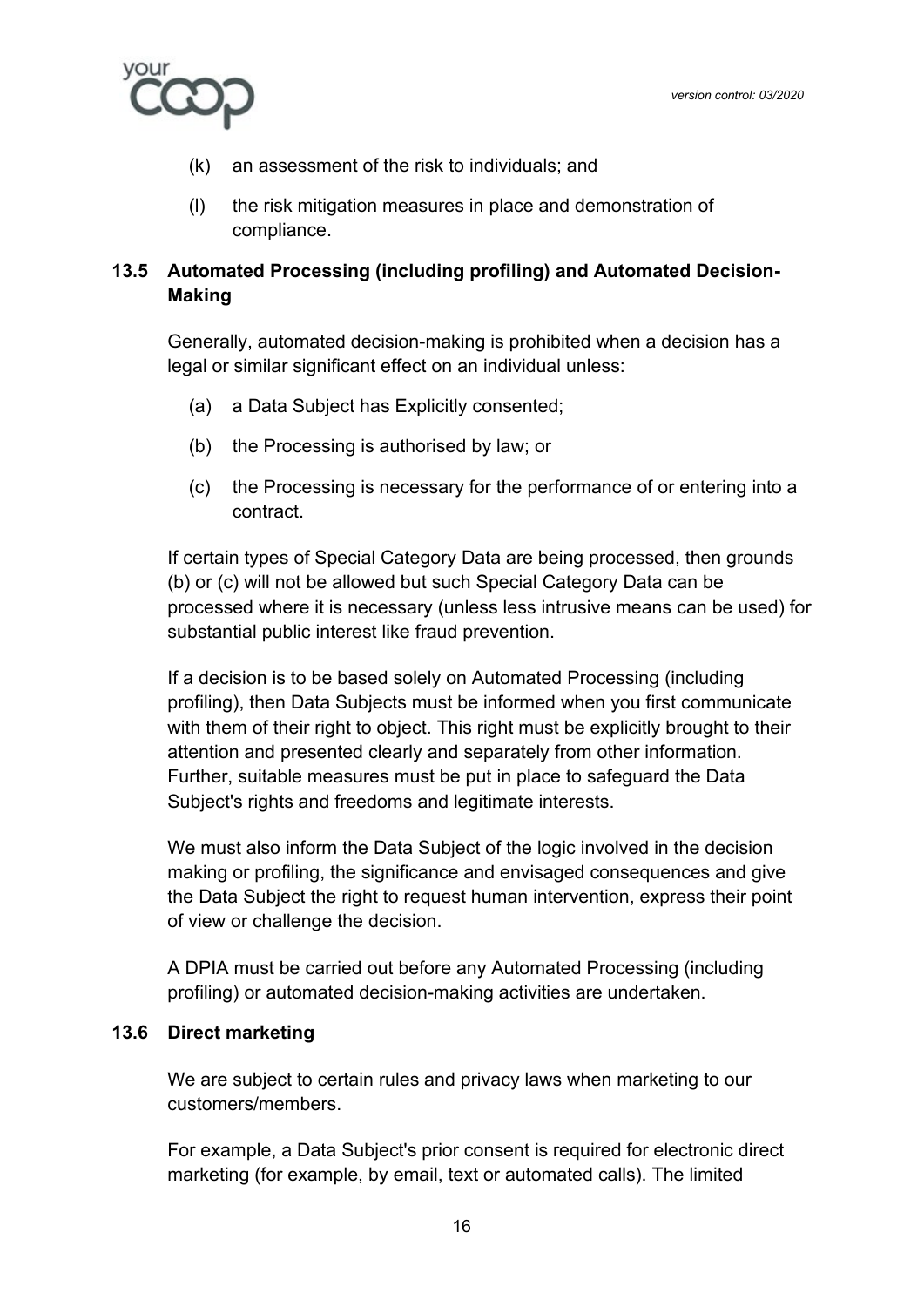

exception for existing customers known as "soft opt in" allows organisations to send marketing texts or emails if they have obtained contact details in the course of a sale to that person, they are marketing similar products or services, and they gave the person an opportunity to opt out of marketing when first collecting the details and in every subsequent message.

The right to object to direct marketing must be explicitly offered to the Data Subject in an intelligible manner so that it is clearly distinguishable from other information.

A Data Subject's objection to direct marketing must be promptly honoured. If a customer opts out at any time, their details should be suppressed as soon as possible. Suppression involves retaining just enough information to ensure that marketing preferences are respected in the future.

You must comply with the **Society's Marketing Rules** at all times. When planning a marketing campaign, always discuss your project with your DPC and the Society's Marketing department to ensure it complies with Applicable Legislation.

A copy of the Society's Marketing Rules can be obtained from the Society's DPM.

# **13.7 Sharing Personal Data**

Generally, we are not allowed to share Personal Data with third parties unless certain safeguards and contractual arrangements have been put in place.

You may only share the Personal Data we hold with another colleague of the Society if the recipient has a job-related need to know the information.

You may only share the Personal Data we hold with third parties, such as our service providers if:

- (a) they have a need to know the information for the purposes of providing the contracted services;
- (b) sharing the Personal Data complies with the Privacy Notice provided to the Data Subject and, if required, the Data Subject's Consent has been obtained;
- (c) the third party has agreed to comply with the required data security standards, policies and procedures and put adequate security measures in place;